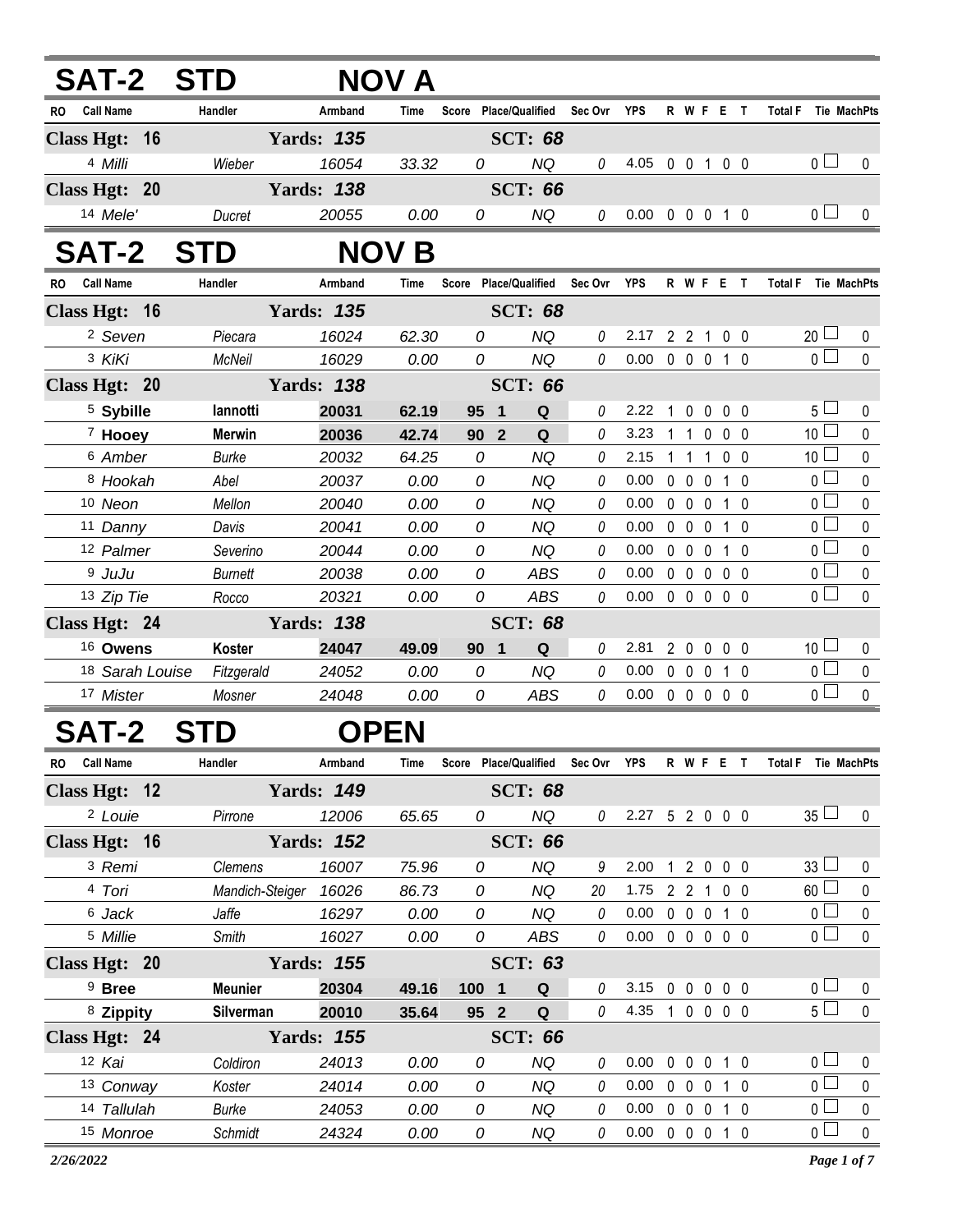| 16 Jupiter                    | Schmoyer        | 24327             | 0.00  | 0     | NQ                    | 0        | 0.00       |              |                   |                | 00010                           | 0 l             | 0           |
|-------------------------------|-----------------|-------------------|-------|-------|-----------------------|----------|------------|--------------|-------------------|----------------|---------------------------------|-----------------|-------------|
| 11 Rodeo                      | Staivecki       | 24012             | 0.00  | 0     | <b>ABS</b>            | $\theta$ | 0.00       |              | $0\quad 0\quad 0$ |                | 0 <sub>0</sub>                  | $0 -$           | $\mathbf 0$ |
| <b>SAT-2</b>                  | <b>STD</b>      | EX                |       |       |                       |          |            |              |                   |                |                                 |                 |             |
| <b>Call Name</b><br><b>RO</b> | Handler         | Armband           | Time  |       | Score Place/Qualified | Sec Ovr  | <b>YPS</b> |              |                   |                | R W F E T                       | <b>Total F</b>  | Tie MachPts |
| Class Hgt: 12                 |                 | <b>Yards: 176</b> |       |       | <b>SCT: 70</b>        |          |            |              |                   |                |                                 |                 |             |
| 41 Dutch                      | <b>Rotelle</b>  | 12293             | 51.78 | 100 1 | Q                     | 0        | 3.40       |              |                   |                | 0 0 0 0 0                       | 0 <sub>0</sub>  | $\mathbf 0$ |
| Class Hgt: 16                 |                 | <b>Yards: 180</b> |       |       | <b>SCT: 68</b>        |          |            |              |                   |                |                                 |                 |             |
| 73 Lane                       | <b>Bimonte</b>  | 16296             | 57.40 | 100 1 | Q                     | 0        | 3.14       | $\mathbf{0}$ | $\mathbf 0$       | $\mathbf 0$    | 0 <sub>0</sub>                  | 0 <sub>1</sub>  | 0           |
| 71 Matt                       | Cox             | 16008             | 48.34 | 0     | <b>NQ</b>             | 0        | 3.72       |              |                   |                | 1 1 1 0 0                       | 10 <sup>1</sup> | $\pmb{0}$   |
| 72 BAM                        | <b>McNeil</b>   | 16295             | 0.00  | 0     | <b>NQ</b>             | $\theta$ | 0.00       |              |                   |                | 0 0 0 1 0                       | 0 <sup>1</sup>  | $\mathbf 0$ |
| Class Hgt: 20                 |                 | <b>Yards: 183</b> |       |       | <b>SCT: 64</b>        |          |            |              |                   |                |                                 |                 |             |
| 160 Aerial                    | Turner          | 20009             | 0.00  | 0     | <b>NQ</b>             | 0        | 0.00       | $\mathbf{0}$ | $\overline{0}$    | $\mathbf 0$    | $1\quad$ $\Omega$               | 0 <sup>1</sup>  | $\mathbf 0$ |
| 148 Chase                     | Keens           | 20034             | 49.61 | 0     | <b>NQ</b>             | 0        | 3.69       |              | 43                |                | 400                             | 35L             | 0           |
| 149 Kaio                      | Minnella        | 20300             | 65.90 | 0     | <b>NQ</b>             | 1        | 2.78       |              | 4 2 2             |                | $0\quad 0$                      | 33              | 0           |
| 151 Twitch                    | Severino        | 20309             | 69.32 | 0     | <b>NQ</b>             | 5        | 2.64       |              |                   |                | 4 2 2 0 0                       | $45\Box$        | $\mathbf 0$ |
| 152 Jake                      | Densten         | 20311             | 75.44 | 0     | <b>NQ</b>             | 11       | 2.43       |              | $1 1 0$           |                | 0 <sub>0</sub>                  | 43 <sup>1</sup> | 0           |
| 153 Lacey                     | Quaglietta      | 20314             | 58.95 | 0     | <b>NQ</b>             | 0        | 3.10       | $\mathbf{1}$ | $\mathbf 0$       | $\mathbf 0$    | 0 <sub>0</sub>                  | 5 <sup>1</sup>  | $\mathbf 0$ |
| 154 Joules                    | Rupp-Hackett    | 20315             | 0.00  | 0     | <b>NQ</b>             | 0        | 0.00       |              | $0\quad 0\quad 0$ |                | $1\quad$ $\Omega$               | 0 <sub>l</sub>  | 0           |
| 155 Finley                    | Nydam           | 20316             | 61.75 | 0     | <b>NQ</b>             | 0        | 2.96       |              | 200               |                | $0\quad 0$                      | 10 <sup>L</sup> | 0           |
| 156 Edge                      | Dunseith        | 20319             | 58.10 | 0     | <b>NQ</b>             | 0        | 3.15       |              | 1 1               | $\overline{2}$ | $0\quad 0$                      | 10 <sup>1</sup> | 0           |
| 157 Nugget                    | <b>Stahl</b>    | 20320             | 0.00  | 0     | <b>NQ</b>             | 0        | 0.00       |              | $0\quad 0\quad 0$ |                | $1\quad0$                       | $\overline{0}$  | $\mathbf 0$ |
| 158 Spyder                    | Frank           | 20322             | 0.00  | 0     | <b>ABS</b>            | 0        | 0.00       |              | $0\quad 0\quad 0$ |                | $0\quad 0$                      | 0 l             | $\pmb{0}$   |
| 159 Bear                      | Caffrey         | 20323             | 0.00  | 0     | <b>ABS</b>            | $\theta$ | 0.00       |              |                   |                | $0\quad 0\quad 0\quad 0\quad 0$ | 0 <sup>1</sup>  | $\Omega$    |
| Class Hgt: 24                 |                 | <b>Yards: 183</b> |       |       | <b>SCT: 68</b>        |          |            |              |                   |                |                                 |                 |             |
| 150 Mercy                     | <b>Phillips</b> | 20307             | 51.47 | 0     | <b>NQ</b>             | 0        | 3.56       | 1            |                   |                | 0200                            | 5 <sub>1</sub>  | $\pmb{0}$   |
| 185 Caliente                  | Silver          | 24325             | 58.07 | 0     | <b>NQ</b>             | 0        | 3.15       |              | 4 4 4             |                | $0\quad 0$                      | $40 \Box$       | $\mathbf 0$ |
| 186 Carson                    | Durocher        | 24328             | 0.00  | 0     | <b>ABS</b>            | 0        | 0.00       |              |                   |                | $0\quad 0\quad 0\quad 0\quad 0$ | $\Omega$        | $\Omega$    |
| Class Hgt: 24C                |                 | <b>Yards: 183</b> |       |       | <b>SCT: 64</b>        |          |            |              |                   |                |                                 |                 |             |
| 188 Freedom                   | Pollard         | 24C329            | 52.25 | 0     | <b>NQ</b>             | 0        | 3.50       |              |                   |                | 1 2 3 0 0                       | $15 \Box$       | $\pmb{0}$   |
|                               |                 |                   |       |       |                       |          |            |              |                   |                |                                 |                 |             |

## **SAT-2 STD MAS**

| RO. | <b>Call Name</b>        | Handler         | Armband           | Time  | Score            | Place/Qualified              | Sec Ovr  | <b>YPS</b> |          |              | R W F        | E. |                | <b>Total F</b>        | <b>Tie MachPts</b> |
|-----|-------------------------|-----------------|-------------------|-------|------------------|------------------------------|----------|------------|----------|--------------|--------------|----|----------------|-----------------------|--------------------|
|     | 08<br><b>Class Hgt:</b> |                 | <b>Yards: 176</b> |       |                  | <b>SCT: 75</b>               |          |            |          |              |              |    |                |                       |                    |
|     | 16 Dot                  | <b>Rotelle</b>  | 08137             | 40.40 | 100 <sub>1</sub> | Q                            | 0        | 4.36       | $\Omega$ | 0            | $\Omega$     |    | $0\quad 0$     | $\overline{0}$ $\Box$ | 34                 |
|     | <sup>12</sup> Bonus     | Rotelle         | 08127             | 47.58 | 100 <sub>1</sub> | Q<br>$\overline{\mathbf{2}}$ | 0        | 3.70       | 0        | $\Omega$     | $\Omega$     |    | 0 <sub>0</sub> |                       | 27                 |
|     | <sup>6</sup> Brazen     | Thompson        | 08136             | 66.59 | 100 3            | Q                            | 0        | 2.64       | $\Omega$ | 0            | $\Omega$     |    | 0 <sub>0</sub> | $\cap$ $\Box$         | 8                  |
|     | 7 Spirit                | Rotelle         | 08120             | 0.00  | 0                | NQ                           | $\theta$ | 0.00       | $\Omega$ | $\Omega$     | $\mathbf{U}$ |    | 1 0            | $\cap$ $\Box$         | $\Omega$           |
|     | 13 Pop-Tart             | <b>Scheiner</b> | 08122             | 54.87 | 0                | NQ                           | 0        | 3.21       |          |              | $\Omega$     |    | $0\quad 0$     | 10 <sup>1</sup>       | $\Omega$           |
|     | <sup>9</sup> Bonnie     | Dare            | 08126             | 70.64 | 0                | NQ                           | 0        | 2.49       | 3        |              |              |    | 0 <sub>0</sub> | 20                    | $\Omega$           |
|     | 15 Dart                 | Rotelle         | 08130             | 47.93 | 0                | NQ                           | 0        | 3.67       | 0        |              | $\Omega$     |    | $0\quad 0$     | $5+$                  | $\Omega$           |
|     | 11 Roxie                | Cook            | 08133             | 43.41 | 0                | NQ                           | $\theta$ | 4.05       | $\Omega$ | $\Omega$     | 2            |    | 0 <sub>0</sub> | $\overline{0}$ $\Box$ | $\Omega$           |
|     | 14 <i>Mia</i>           | Buchel          | 08291             | 73.86 | 0                | ΝQ                           | 0        | 2.38       |          | 0            |              |    | 0 <sub>0</sub> | $5 -$                 | $\Omega$           |
|     | <sup>8</sup> Koga       | Kato            | 08123             | 0.00  | 0                | <b>ABS</b>                   | $\theta$ | 0.00       | 0        | $\Omega$     | $\Omega$     |    | 0 <sub>0</sub> | $\cap \Box$           | $\Omega$           |
|     | 10 Tyler                | <b>Zipperer</b> | 08132             | 0.00  | 0                | <b>ABS</b>                   | 0        | 0.00       | $\bf{0}$ | $\mathbf{0}$ | $\Omega$     |    | $0\quad 0$     | $\overline{0}$ $\Box$ | $\Omega$           |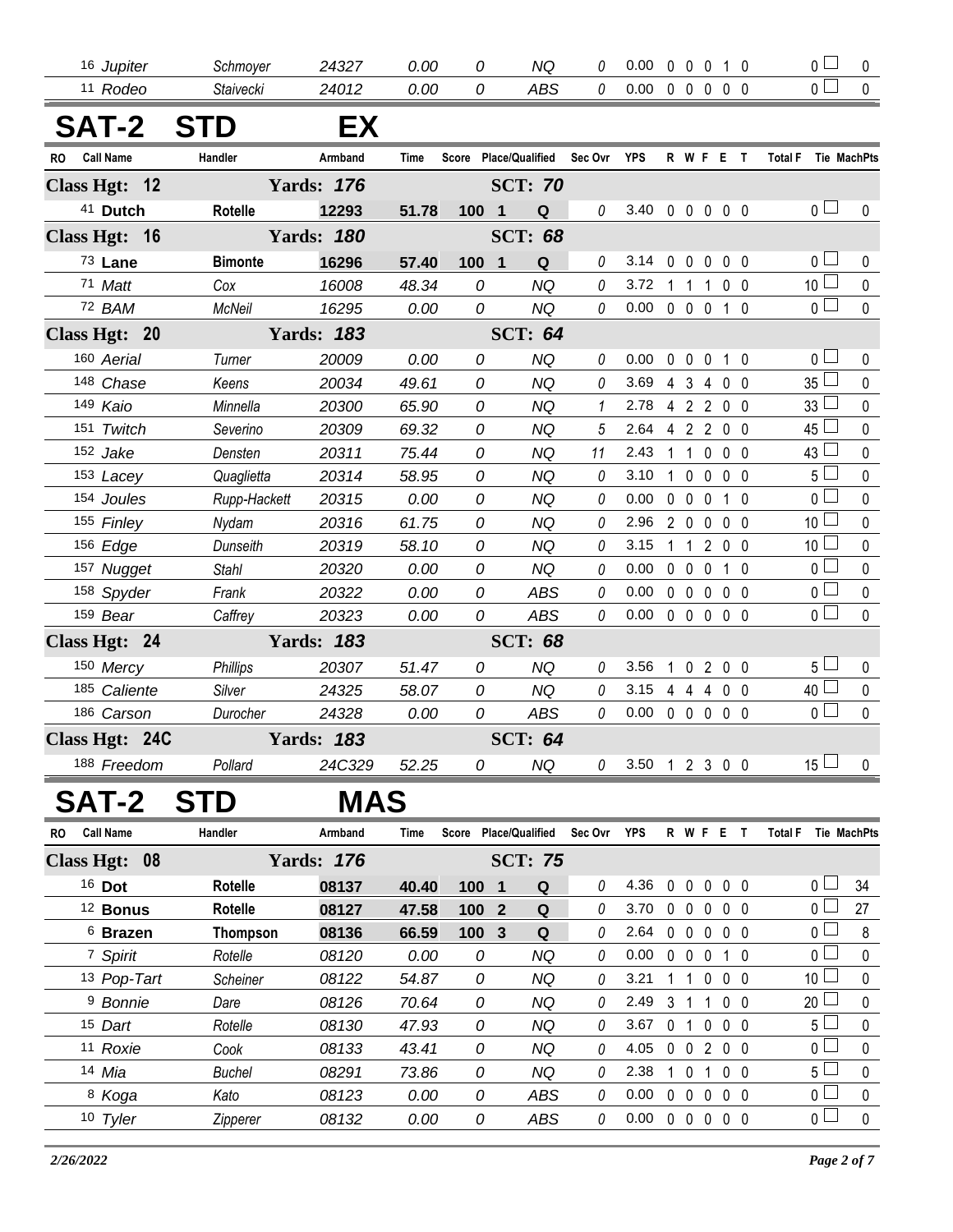|                   | Class Hgt: 12 |                   | <b>Yards: 176</b> |       |       |                         | <b>SCT: 70</b> |   |                |                |                   |              |                   |                 |                |
|-------------------|---------------|-------------------|-------------------|-------|-------|-------------------------|----------------|---|----------------|----------------|-------------------|--------------|-------------------|-----------------|----------------|
|                   | 33 Ditto      | Prekop            | 12142             | 40.85 | 100   | $\mathbf 1$             | Q              | 0 | 4.31           |                | $0\quad 0$        | 0            | $0\quad 0$        | 0 <sub>0</sub>  | 29             |
|                   | 31 Dodge      | <b>Rotelle</b>    | 12150             | 44.40 | 100   | $\mathbf{2}$            | Q              | 0 | 3.96           |                | $0\quad 0$        | 0            | 0 <sub>0</sub>    | $\overline{0}$  | 25             |
|                   | 39 Maverick   | Edel              | 12292             | 44.54 | 100   | 3                       | Q              | 0 | 3.95           |                | $0\quad 0$        | $\mathbf 0$  | 0 <sub>0</sub>    | 0 L             | 25             |
|                   | 34 Gunner     | Lang              | 12143             | 48.00 | 100   | $\overline{\mathbf{4}}$ | $\mathbf Q$    | 0 | 3.67           | $0\quad 0$     |                   | 0            | 0 <sub>0</sub>    | 0 <sup>1</sup>  | 22             |
|                   | 35 Roger      | <b>Fitzgerald</b> | 12144             | 52.40 | 100   |                         | Q              | 0 | 3.36           | $0\quad 0$     |                   | 0            | 0 <sub>0</sub>    | 0 L             | 17             |
|                   | 37 Zor-el     | <b>Bergmann</b>   | 12148             | 59.79 | 100   |                         | Q              | 0 | 2.94           |                | $0\quad 0$        | 0            | 0 <sub>0</sub>    | 0 <sup>1</sup>  | 10             |
|                   | $28$ Joy      | Stoddard          | 12138             | 49.98 | 0     |                         | <b>NQ</b>      | 0 | 3.52           | 2 <sub>1</sub> |                   | 0            | $0\quad 0$        | 15 <sup>L</sup> | $\pmb{0}$      |
|                   | 30 Beau       | Preston           | 12139             | 0.00  | 0     |                         | <b>NQ</b>      | 0 | 0.00           | $\mathbf 0$    | $\mathbf 0$       | 0            | $1\quad0$         | 0 <sub>0</sub>  | 0              |
|                   | 29 Sam        | Marshall          | 12140             | 49.97 | 0     |                         | <b>NQ</b>      | 0 | 3.52           | 0 <sub>1</sub> |                   | 0            | $0\quad 0$        | 5               | 0              |
|                   | 32 Shameless  | Johnson           | 12141             | 42.50 | 0     |                         | <b>NQ</b>      | 0 | 4.14           | $\mathbf{1}$   | $\mathbf 0$       | 0            | 0 <sub>0</sub>    | 5 L             | $\mathbf 0$    |
|                   | 36 Pivot      | Waldron           | 12146             | 0.00  | 0     |                         | <b>NQ</b>      | 0 | 0.00           |                | $0\quad 0$        | $\mathbf 0$  | $1\quad0$         | 0 <sub>0</sub>  | 0              |
|                   | 40 OhNo       | Marshall          | 12151             | 0.00  | 0     |                         | <b>NQ</b>      | 0 | 0.00           |                | $0\quad 0$        | 0            | $1\quad 0$        | 0 <sup>1</sup>  | 0              |
|                   | 38 BB         | Visco             | 12155             | 47.16 | 0     |                         | <b>NQ</b>      | 0 | 3.73           |                | $2 \t1 \t1$       |              | 0 <sub>1</sub>    | $20$ $\Box$     | $\mathbf 0$    |
| <b>Class Hgt:</b> | 16            |                   | <b>Yards: 180</b> |       |       |                         | <b>SCT: 68</b> |   |                |                |                   |              |                   |                 |                |
|                   | 64 Mysti      | <b>Turner</b>     | 16179             | 37.95 | 100   | $\blacksquare$          | Q              | 0 | 4.74           | 0              | $\mathbf 0$       | $\mathbf 0$  | $0\quad 0$        | 0 <sub>0</sub>  | 30             |
|                   | 69 Rhys       | <b>Midura</b>     | 16186             | 38.58 | 100   | $\overline{2}$          | Q              | 0 | 4.67           |                | $0\quad 0$        | 0            | $0\quad 0$        | 0 <sup>2</sup>  | 29             |
|                   | 57 Fred       | <b>Bintliff</b>   | 16169             | 38.80 | 100   | 3                       | Q              | 0 | 4.64           |                | $0\quad 0$        | $\mathbf 0$  | 0 <sub>0</sub>    | 0 <sub>0</sub>  | 29             |
|                   | 68 Kip        | <b>Fronheiser</b> | 16183             | 42.74 | 100   | $\overline{4}$          | Q              | 0 | 4.21           |                | $0\quad 0$        | 0            | $0\quad 0$        | 0 L             | 25             |
|                   | 50 Grady      | Puro              | 16159             | 45.10 | 100   |                         | $\mathbf Q$    | 0 | 3.99           | $0\quad 0$     |                   | 0            | $0\quad 0$        | 0 <sup>2</sup>  | 22             |
|                   | 51 Squiggy    | Cook              | 16161             | 45.85 | 100   |                         | $\mathbf Q$    | 0 | 3.93           |                | $0\quad 0$        | 0            | $0\quad 0$        | 0 L             | 22             |
|                   | 47 Tobi       | White             | 16156             | 46.01 | 100   |                         | $\mathbf Q$    | 0 | 3.91           |                | $0\quad 0$        | $\mathbf 0$  | $0\quad 0$        | $0^{\Box}$      | 21             |
|                   | 63 Reese      | <b>Brennan</b>    | 16177             | 50.65 | 100   |                         | Q              | 0 | 3.55           |                | $0\quad 0$        | $\mathbf{0}$ | $0\quad 0$        | 0 <sub>0</sub>  | 17             |
|                   | 48 Delaney    | <b>Miele</b>      | 16157             | 51.36 | 100   |                         | $\mathbf Q$    | 0 | 3.50           |                | $0\quad 0$        | 0            | $0\quad 0$        | 0 <sup>1</sup>  | 16             |
|                   | 55 Lici       | Cimprich          | 16167             | 52.81 | 100   |                         | Q              | 0 | 3.41           |                | $0\quad 0$        | 0            | $0\quad 0$        | 0 <sub>0</sub>  | 15             |
|                   | 58 Lizard     | <b>McNeil</b>     | 16171             | 53.92 | 100   |                         | $\mathbf Q$    | 0 | 3.34           |                | $0\quad 0$        | $\mathbf 0$  | $0\quad 0$        | 0 <sup>1</sup>  | 14             |
|                   | 62 Flash      | Farquhar          | 16176             | 60.10 | 100   |                         | Q              | 0 | 3.00           |                | $0\quad 0$        | $\mathbf{0}$ | 0 <sub>0</sub>    | 0 <sub>l</sub>  | $\overline{7}$ |
|                   | 49 Déjà vu    | Mygas             | 16158             | 66.82 | 0     |                         | <b>NQ</b>      | 0 | 2.69           | 2 <sub>1</sub> |                   | 0            | $0\quad 0$        | $15\perp$       | $\pmb{0}$      |
|                   | 52 Si         | Visco             | 16162             | 50.47 | 0     |                         | <b>NQ</b>      | 0 | 3.57           |                | $1\quad1$         | $\mathbf{1}$ | $0\quad 0$        | 10 <sup>L</sup> | $\pmb{0}$      |
|                   | 53 Calliope   | McGowan           | 16164             | 53.38 | 0     |                         | <b>NQ</b>      | 0 | 3.37 1 1 1 0 0 |                |                   |              |                   | 10 <sup>1</sup> | $\mathbf 0$    |
|                   | 54 Rigby      | <b>Suttner</b>    | 16165             | 39.19 | 0     |                         | <b>NQ</b>      | 0 | 4.59           | $0\quad 0$     |                   | 1            | 0 <sub>0</sub>    | 0 L             | 0              |
|                   | 56 Spinner    | Fluet             | 16168             | 56.98 | 0     |                         | <b>NQ</b>      | 0 | 3.16           |                | $3 \quad 1$       |              | 200               | $20$ $-$        | 0              |
|                   | 59 Sadie      | Baranowski        | 16172             | 51.71 | 0     |                         | NQ             | 0 | 3.48           | $1\quad1$      |                   | $\mathbf{1}$ | $0\quad 0$        | 10 <sup>L</sup> | 0              |
|                   | 60 /ve        | <b>Buchma</b>     | 16174             | 0.00  | 0     |                         | <b>NQ</b>      | 0 | 0.00           |                | $0\quad 0\quad 0$ |              | $1\quad 0$        | 0 <sup>2</sup>  | 0              |
|                   | 61 SnapShot   | Johnson           | 16175             | 0.00  | 0     |                         | <b>NQ</b>      | 0 | 0.00           |                | $0\quad 0\quad 0$ |              | 10                | 0 L             | 0              |
|                   | 65 Solo       | White             | 16180             | 46.06 | 0     |                         | <b>NQ</b>      | 0 | 3.91           |                | $1\quad 0$        | $\mathbf{1}$ | $0\quad 0$        | $5\lfloor$      | 0              |
|                   | 66 Lila       | Bunin             | 16181             | 55.83 | 0     |                         | NQ             | 0 | 3.22           |                | 3 2 1             |              | $0\quad 0$        | 25 <sup>1</sup> | 0              |
|                   | 67 Pennie     | Kandle            | 16182             | 47.87 | 0     |                         | <b>NQ</b>      | 0 | 3.76           |                |                   |              | 1 0 1 0 0         | 5 <sup>L</sup>  | 0              |
|                   | 70 Vita       | Schachte          | 16187             | 0.00  | 0     |                         | <b>NQ</b>      | 0 | 0.00           |                |                   |              | 0 0 0 1 0         | 0 <sup>1</sup>  | $\mathbf{0}$   |
|                   | Class Hgt: 20 |                   | <b>Yards: 183</b> |       |       |                         | <b>SCT: 64</b> |   |                |                |                   |              |                   |                 |                |
|                   | 140 Cinder    | Mellon            | 20253             | 0.00  | 0     |                         | AIS            | 0 | 0.00           |                |                   |              | 0 0 0 0 0         | 0 <sup>2</sup>  | 0              |
|                   | 124 Billy     | Knapp             | 20234             | 38.05 | 100 1 |                         | Q              | 0 | 4.81           |                | $0\quad 0$        |              | $0\quad 0\quad 0$ | 0 L             | 25             |
|                   | 113 Fray      | Abel              | 20218             | 38.98 | 100 2 |                         | $\mathbf Q$    | 0 | 4.69           |                |                   |              | 0 0 0 0 0         | 0 <sup>1</sup>  | 25             |
|                   | 122 Sanchi    | <b>Davis</b>      | 20230             | 40.10 | 100 3 |                         | Q              | 0 | 4.56           |                | $0\quad 0$        |              | $0\quad 0\quad 0$ | 0 L             | 23             |
|                   | 106 Tucker    | <b>Williams</b>   | 20207             | 43.60 | 100 4 |                         | $\mathbf Q$    | 0 | 4.20           |                |                   |              | 00000             | 0 L             | 20             |
|                   | 112 O'Neill   | Keeshen           | 20216             | 43.63 | 100   |                         | $\mathbf Q$    | 0 | 4.19 0 0 0 0 0 |                |                   |              |                   | 0 <sub>0</sub>  | 20             |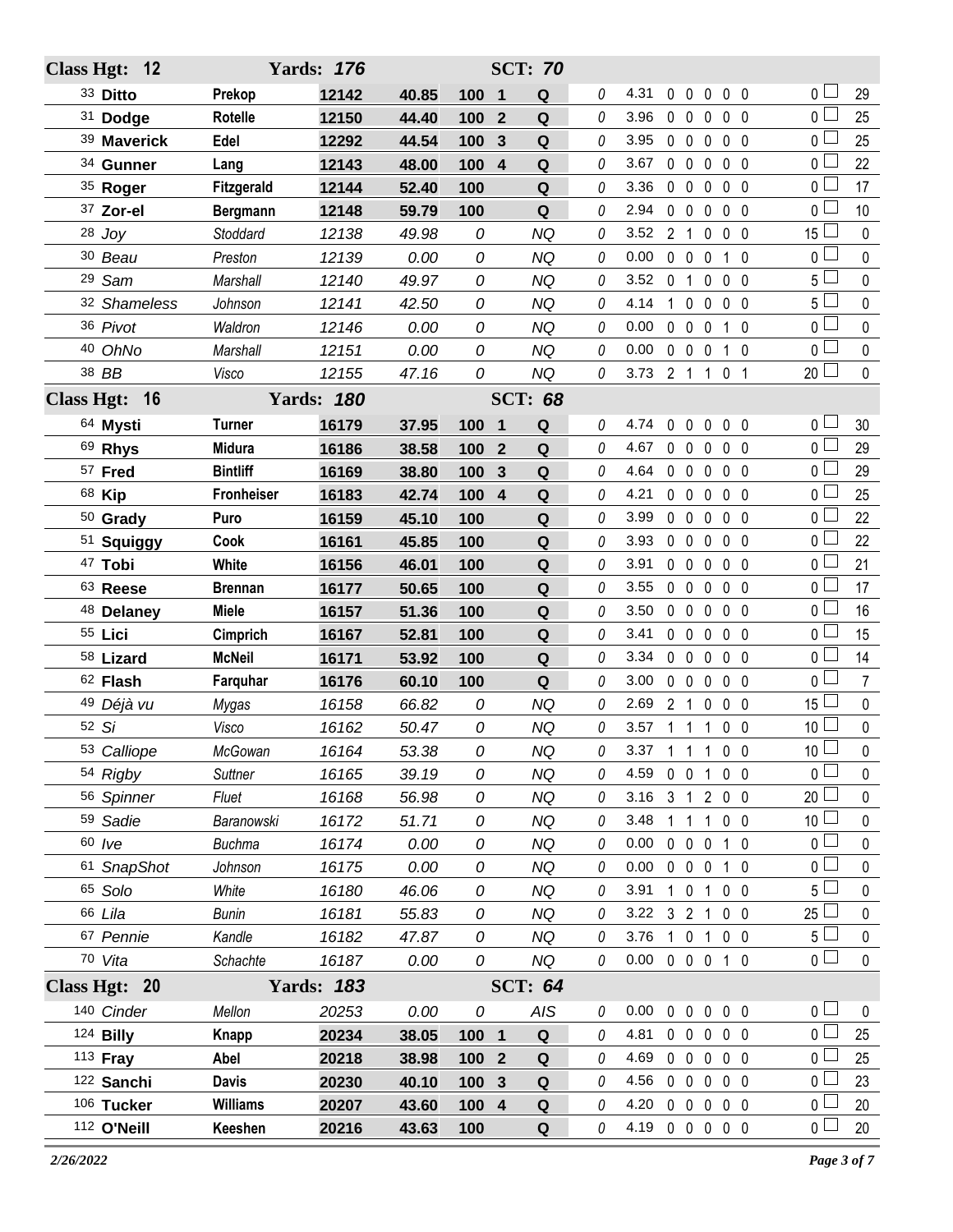| 127 Kampay     | Le Bel           | 20250 | 45.93 | 100 | ${\bf Q}$  | 0  | 3.98 | 0              | $\mathbf 0$       | 0                 | $0\quad 0$     |                | 0 L             | 18          |
|----------------|------------------|-------|-------|-----|------------|----|------|----------------|-------------------|-------------------|----------------|----------------|-----------------|-------------|
| 94 Chevy       | <b>Calabrese</b> | 20189 | 46.11 | 100 | Q          | 0  | 3.97 | 0              | $\mathbf 0$       | 0                 | 0 <sub>0</sub> |                | 0               | 17          |
| 130 Hops       | <b>Mellon</b>    | 20241 | 46.81 | 100 | ${\bf Q}$  | 0  | 3.91 | $\mathbf{0}$   | $\mathbf 0$       | 0                 | 0 <sub>0</sub> |                | 0 l             | 17          |
| 121 Cricket    | Shoemaker        | 20228 | 46.89 | 100 | Q          | 0  | 3.90 | $\mathbf{0}$   | $\mathbf 0$       | 0                 | 0 <sub>0</sub> |                | 0 <sub>1</sub>  | 17          |
| 93 Dozer       | <b>Thompson</b>  | 20237 | 47.06 | 100 | Q          | 0  | 3.89 | $\mathbf 0$    | $\mathbf 0$       | $\mathbf{0}$      | 0 <sub>0</sub> |                | 0 L             | 16          |
| 96 Oskar       | <b>Patrick</b>   | 20198 | 47.88 | 100 | Q          | 0  | 3.82 | 0              | $\mathbf 0$       | 0                 | $\mathbf 0$    | - 0            | 0 <sub>1</sub>  | 16          |
| 128 Lucy       | <b>Phillips</b>  | 20239 | 48.46 | 100 | Q          | 0  | 3.78 | $\mathbf{0}$   | $\mathbf 0$       | $\mathbf{0}$      | $\mathbf 0$    | $\overline{0}$ | 0               | 15          |
| 142 Yeager     | <b>Miele</b>     | 20256 | 48.95 | 100 | Q          | 0  | 3.74 | $\mathbf{0}$   | $\mathbf 0$       | $\mathbf{0}$      | $\mathbf 0$    | $\mathbf{0}$   | 0 L             | 15          |
| 111 T Rex      | <b>Masters</b>   | 20213 | 52.69 | 100 | Q          | 0  | 3.47 | $\mathbf 0$    | $\mathbf{0}$      | $\mathbf{0}$      | 0 <sub>0</sub> |                | $\mathbf 0$     | 11          |
| 105 Cooper     | <b>Mellon</b>    | 20204 | 60.12 | 100 | Q          | 0  | 3.04 | 0              | $\mathbf 0$       | 0                 | $\mathbf 0$    | - 0            | 0 <sub>0</sub>  | 3           |
| 95 Mac         | Budzynski        | 20190 | 0.00  | 0   | <b>NQ</b>  | 0  | 0.00 | $\mathbf{0}$   | $\mathbf 0$       | 0                 | 1              | $\mathbf 0$    | 0               | $\pmb{0}$   |
| 97 Ben         | Kramer           | 20191 | 69.39 | 0   | <b>NQ</b>  | 5  | 2.64 | 1              | 1                 | 0                 | $\mathbf 0$    | $\overline{0}$ | 25              | $\pmb{0}$   |
| 98 Byron       | Ulrichsen        | 20192 | 56.66 | 0   | <b>NQ</b>  | 0  | 3.23 | $\mathbf{0}$   | 1                 | 0                 | 0 <sub>0</sub> |                | 5 <sup>1</sup>  | $\pmb{0}$   |
| 100 Clooney    | Johnston         | 20194 | 48.03 | 0   | <b>NQ</b>  | 0  | 3.81 | 0              | 1                 | 0                 | $0\quad 0$     |                | 5 <sup>1</sup>  | $\pmb{0}$   |
| 101 Champ      | Marden           | 20195 | 59.00 | 0   | <b>NQ</b>  | 0  | 3.10 | $\mathbf{1}$   | $\mathbf 0$       | 0                 | 0 <sub>0</sub> |                | 5 <sup>1</sup>  | $\pmb{0}$   |
| 104 Dare       | Salerno          | 20203 | 0.00  | 0   | <b>NQ</b>  | 0  | 0.00 | $\mathbf 0$    | $\mathbf 0$       | 0                 | $\mathbf{1}$   | $\mathbf 0$    | 0 <sub>1</sub>  | $\pmb{0}$   |
| 107 Emma       | Gechter          | 20208 | 0.00  | 0   | <b>NQ</b>  | 0  | 0.00 | 0              | $\mathbf 0$       | $\mathbf{0}$      | $\mathbf{1}$   | $\overline{0}$ | 0 L             | $\pmb{0}$   |
| 108 Lollipop   | Habich           | 20209 | 75.33 | 0   | <b>NQ</b>  | 11 | 2.43 | 1              | 2                 | 1                 | $\mathbf 0$    | $\overline{0}$ | 48              | $\pmb{0}$   |
| 109 Josie      | Kline            | 20211 | 66.04 | 0   | NQ         | 2  | 2.77 | 1              | $\mathbf 0$       | 0                 | 0 <sub>0</sub> |                | 11              | $\pmb{0}$   |
| 110 Blake      | Murdock          | 20212 | 37.54 | 0   | <b>NQ</b>  | 0  | 4.87 | 0              | -1                | 1                 | 0 <sub>0</sub> |                | 5 <sub>1</sub>  | $\pmb{0}$   |
| 114 Fever      | Westcott         | 20220 | 0.00  | 0   | <b>NQ</b>  | 0  | 0.00 | $\mathbf 0$    | $\mathbf 0$       | 0                 | $1\quad0$      |                | 0 l             | $\pmb{0}$   |
| 116 Gracie     | Cardamone        | 20222 | 52.32 | 0   | <b>NQ</b>  | 0  | 3.50 | $\mathbf{1}$   | $\mathbf 0$       | 0                 | 0 <sub>0</sub> |                | 5 <sub>1</sub>  | $\pmb{0}$   |
| 117 Kipper     | Carson           | 20224 | 56.80 | 0   | <b>NQ</b>  | 0  | 3.22 | 0 <sub>3</sub> |                   | 1                 | 0 <sub>0</sub> |                | 15              | $\pmb{0}$   |
| 118 Nitro      | Chernack         | 20225 | 0.00  | 0   | <b>NQ</b>  | 0  | 0.00 | $\mathbf 0$    | $\mathbf 0$       | 0                 | $\mathbf{1}$   | $\mathbf 0$    | 0 <sub>1</sub>  | $\pmb{0}$   |
| 119 Ghost      | Patrick          | 20226 | 50.79 | 0   | <b>NQ</b>  | 0  | 3.60 | 0              | 1                 | $\mathbf{0}$      | $0\quad 0$     |                | 5 l             | $\pmb{0}$   |
| 123 Chick      | Mosner           | 20233 | 57.69 | 0   | <b>NQ</b>  | 0  | 3.17 | 1              | -1                | 1                 | $\mathbf 0$    | $\overline{0}$ | 10 <sup>L</sup> | $\pmb{0}$   |
| 125 Jersey     | Cardamone        | 20235 | 0.00  | 0   | NQ         | 0  | 0.00 | 0              | $\mathbf 0$       | 0                 | 1              | $\overline{0}$ | 0               | $\pmb{0}$   |
| 126 Dahlia     | Halperin         | 20236 | 0.00  | 0   | <b>NQ</b>  | 0  | 0.00 | $\mathbf 0$    | $\mathbf 0$       | 0                 | $\mathbf{1}$   | $\overline{0}$ | 0 <sup>1</sup>  | $\pmb{0}$   |
| 129 Declan     | Minnella         | 20240 | 38.71 | 0   | NQ         | 0  | 4.73 | 1              | 1                 |                   | 0 <sub>0</sub> |                | 10              | $\pmb{0}$   |
| 131 Honest Abe | <b>McNeil</b>    | 20242 | 0.00  | 0   | <b>NQ</b>  | 0  | 0.00 | $\mathbf 0$    | $\mathbf 0$       | $\mathbf 0$       | $\mathbf{1}$   | $\mathbf 0$    | $\overline{0}$  | $\mathbf 0$ |
| 132 Tessa      | Turner           | 20243 | 0.00  | 0   | <b>NQ</b>  | 0  | 0.00 |                |                   | 0 0 0 1 0         |                |                | 0 <sub>0</sub>  | 0           |
| 133 Keelie     | Davis            | 20244 | 52.07 | 0   | <b>NQ</b>  | 0  | 3.51 |                |                   | 2 2 0 0 0         |                |                | 20              | 0           |
| 134 Michael    | Hall             | 20246 | 0.00  | 0   | NQ         | 0  | 0.00 |                | $0\quad 0\quad 0$ |                   | 1 0            |                | 0 L             | 0           |
| 136 Emily      | McGuigan         | 20248 | 43.42 | 0   | <b>NQ</b>  | 0  | 4.21 |                | 0 <sub>1</sub>    | $\overline{1}$    | $0\quad 0$     |                | 5 <sub>1</sub>  | $\mathbf 0$ |
| 137 Mike       | Simon            | 20249 | 36.42 | 0   | <b>NQ</b>  | 0  | 5.02 | $0\quad 0$     |                   | 1                 | 0 <sub>0</sub> |                | 0 l             | 0           |
| 138 Seville    | Archambeault     | 20251 | 58.77 | 0   | <b>NQ</b>  | 0  | 3.11 |                |                   | 2 0 0 0 0         |                |                | 10 <sup>1</sup> | 0           |
| 139 Karat      | Haynes           | 20252 | 47.56 | 0   | <b>NQ</b>  | 0  | 3.85 | 0 <sub>1</sub> |                   | 1                 | $0\quad 0$     |                | 5               | 0           |
| 141 Sligo      | Johnston         | 20254 | 52.52 | 0   | <b>NQ</b>  | 0  | 3.48 |                | $1\quad1$         | $0\quad 0\quad 0$ |                |                | 10 <sup>1</sup> | 0           |
| 143 Sky        | Patrick          | 20257 | 71.67 | 0   | <b>NQ</b>  | 7  | 2.55 |                |                   | 4 2 2 0 0         |                |                | 51              | 0           |
| 144 Cobber     | Le Bel           | 20299 | 46.65 | 0   | <b>NQ</b>  | 0  | 3.92 | $\mathbf{1}$   | 2 <sub>1</sub>    |                   | 1 0            |                | 15 <sup>1</sup> | 0           |
| 146 Duncan     | Tendler          | 20313 | 0.00  | 0   | NQ         | 0  | 0.00 | $\mathbf 0$    | $0\quad 0$        |                   | 1 0            |                | 0 <sub>0</sub>  | 0           |
| 147 Tyrion     | Borowski         | 20317 | 50.04 | 0   | <b>NQ</b>  | 0  | 3.66 | 1              |                   | 2 2 0 0           |                |                | $15\perp$       | $\mathbf 0$ |
| 99 Halley      | Burnett          | 20193 | 0.00  | 0   | <b>ABS</b> | 0  | 0.00 | $\mathbf{0}$   | $\mathbf{0}$      | 0                 | 0 <sub>0</sub> |                | 0 L             | 0           |
| 102 TiAmo      | Rocco            | 20196 | 0.00  | 0   | ABS        | 0  | 0.00 |                |                   | 0 0 0 0 0         |                |                | 0 <sub>1</sub>  | $\mathbf 0$ |
| 103 Thrill     | Frank            | 20200 | 0.00  | 0   | ABS        | 0  | 0.00 | $\mathbf{0}$   | $\mathbf 0$       | 0                 | 0 <sub>0</sub> |                | 0 L             | 0           |
| 115 Keen       | Dattoma          | 20221 | 0.00  | 0   | ABS        | 0  | 0.00 |                |                   | 00000             |                |                | 0 <sub>1</sub>  | $\pmb{0}$   |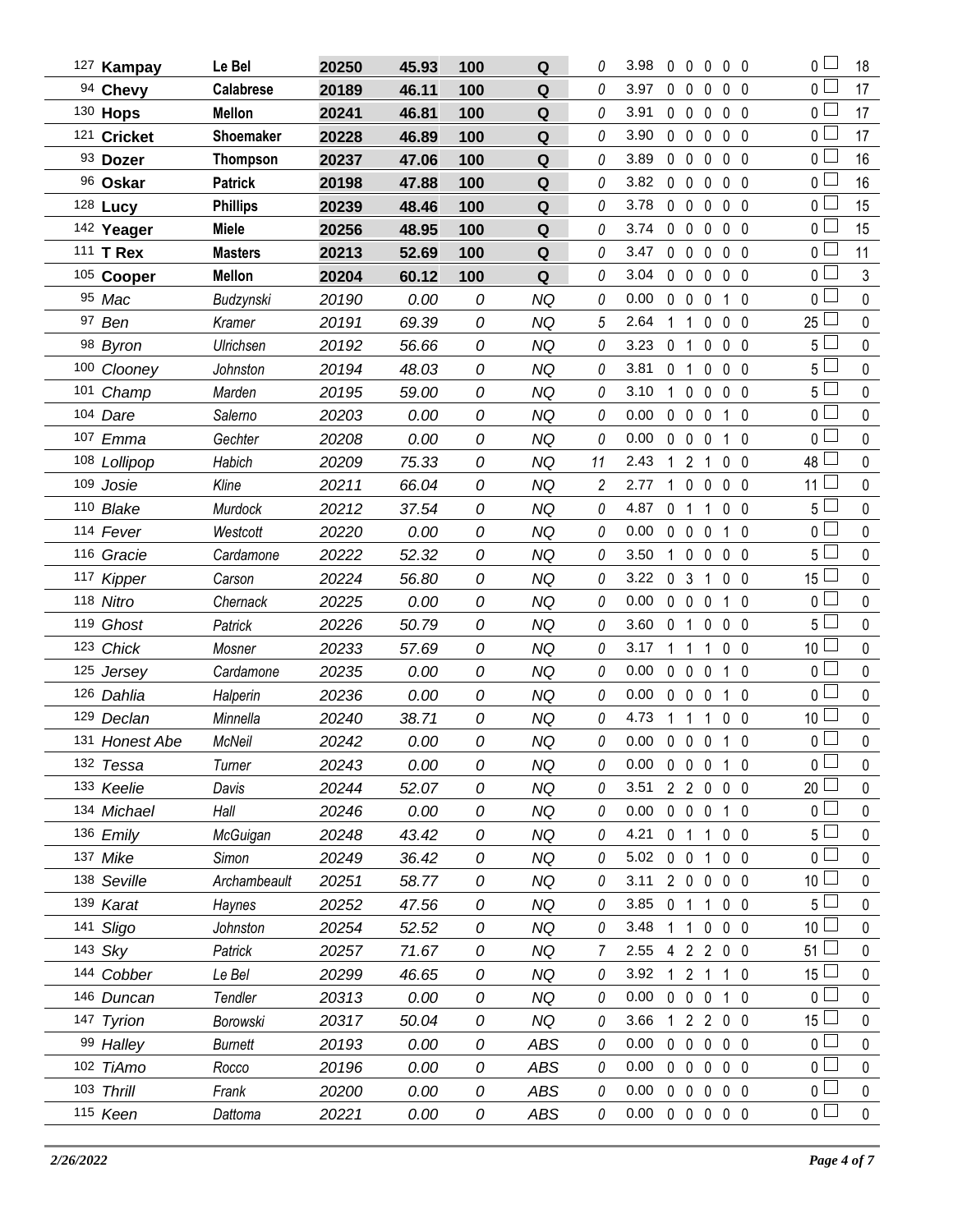|              | 120 Cowboy                       |                           | 20227                      | 0.00                 | 0          | <b>ABS</b>                              | 0             | 0.00                       | 0                   | 0               | $\mathbf{0}$               | 0 <sub>0</sub>               |                | $\overline{0}$      | 0           |
|--------------|----------------------------------|---------------------------|----------------------------|----------------------|------------|-----------------------------------------|---------------|----------------------------|---------------------|-----------------|----------------------------|------------------------------|----------------|---------------------|-------------|
|              | 135 Torin                        | Rocco<br><b>Schmitt</b>   | 20247                      | 0.00                 | 0          | <b>ABS</b>                              | 0             | 0.00                       | $0\quad 0$          |                 | 0                          | 0 <sub>0</sub>               |                | $\overline{0}$      | $\pmb{0}$   |
|              | 145 Ben                          | Dynarski                  | 20312                      | 0.00                 | 0          | ABS                                     | 0             | 0.00                       | $0\quad 0$          |                 | $\mathbf 0$                | 0 <sub>0</sub>               |                | $\overline{0}$      | $\mathbf 0$ |
|              | Class Hgt: 24                    |                           | <b>Yards: 183</b>          |                      |            | <b>SCT: 68</b>                          |               |                            |                     |                 |                            |                              |                |                     |             |
|              | 170 Topper                       |                           |                            |                      |            |                                         |               |                            |                     |                 |                            |                              |                | 0 <sub>1</sub>      |             |
|              | 172 Lobo                         | Shoemaker<br><b>Davis</b> | 24259<br>24264             | 44.65<br>44.75       | 100<br>100 | Q<br>$\mathbf 1$<br>$\overline{2}$<br>Q | 0<br>0        | 4.10<br>4.09               | 0<br>0 <sub>0</sub> | $\mathbf 0$     | $\mathbf 0$<br>$\mathbf 0$ | $0\quad 0$<br>0 <sub>0</sub> |                | 0 <sub>1</sub>      | 23<br>23    |
|              | 183 Shambhu                      | <b>Thorpe</b>             | 24276                      | 48.04                | 100        | 3<br>Q                                  | 0             | 3.81                       | $0\quad 0$          |                 | $\mathbf 0$                | 0 <sub>0</sub>               |                | 0 <sub>l</sub>      | 19          |
|              | 171 <b>Benji</b>                 | <b>Archambeault</b>       | 24260                      | 59.40                | 100        | Q<br>$\overline{\mathbf{4}}$            | 0             | 3.08                       | $0\quad 0$          |                 | $\mathbf 0$                | 0 <sub>0</sub>               |                | 0                   | 8           |
|              | 167 Juvi                         | <b>Buttion</b>            | 24258                      | 55.71                | 0          | <b>NQ</b>                               | 0             | 3.28                       | $\mathbf 0$         | $\overline{0}$  | $\mathbf{1}$               | 0 <sub>0</sub>               |                | 0 <sub>0</sub>      | $\pmb{0}$   |
|              | 169 Kai                          | Thorpe                    | 24261                      | 75.14                | 0          | <b>NQ</b>                               | 7             | 2.44                       | $\mathbf{1}$        | $\mathbf 0$     | 0                          | 0 <sub>0</sub>               |                | 26                  | $\pmb{0}$   |
|              | 168 Doc                          | <b>McIlhenny</b>          | 24262                      | 0.00                 | 0          | <b>NQ</b>                               | 0             | 0.00                       | $\mathbf{0}$        | $\mathbf 0$     | $\mathbf{0}$               | $\mathbf 1$<br>$\Omega$      |                | 0 <sub>l</sub>      | $\pmb{0}$   |
|              | 173 Tsavo                        | Odgers                    | 24265                      | 71.68                | 0          | <b>NQ</b>                               | 3             | 2.55                       | 1                   | $\mathbf{1}$    | $\mathbf 0$                | 0 <sub>0</sub>               |                | 19                  | $\pmb{0}$   |
|              | 175 Trudy                        | Carberry                  | 24266                      | 0.00                 | 0          | <b>NQ</b>                               | 0             | 0.00                       | 0                   | $\mathbf 0$     | $\mathbf{0}$               | $\mathbf{1}$<br>$\Omega$     |                | $\overline{0}$      | $\pmb{0}$   |
|              | 174 Swizzle                      | <b>Buttion</b>            | 24267                      | 58.61                | 0          | <b>NQ</b>                               | 0             | 3.12                       | $\mathbf{1}$        | 1               | 0                          | 0 <sub>0</sub>               |                | 10 <sup>°</sup>     | $\pmb{0}$   |
|              | 177 Pivot                        | <b>Borden</b>             | 24269                      | 44.54                | 0          | <b>NQ</b>                               | 0             | 4.11                       | $\mathbf{1}$        | $5\phantom{.0}$ | 0                          | 0 <sub>0</sub>               |                | 30 <sup>1</sup>     | $\pmb{0}$   |
|              | 178 Joseph                       | Koziatek                  | 24270                      | 48.34                | 0          | <b>NQ</b>                               | 0             | 3.79                       | $\mathbf{1}$        | $\mathbf 0$     | $\mathbf 0$                | 0 <sub>0</sub>               |                | 5 <sub>1</sub>      | $\pmb{0}$   |
|              | 181 Cabbie                       | <b>Buttion</b>            | 24271                      | 0.00                 | 0          | <b>NQ</b>                               | 0             | 0.00                       | $\mathbf 0$         | $\mathbf 0$     | 0                          | $1\quad0$                    |                | $\overline{0}$      | $\mathbf 0$ |
|              | 180 Roxy                         | Knecht                    | 24273                      | 45.48                | 0          | <b>NQ</b>                               | 0             | 4.02                       |                     | $121$           |                            | 0 <sub>0</sub>               |                | 15 <sup>1</sup>     | 0           |
|              | 182 Dublin                       | McIlhenny                 | 24274                      | 54.84                | 0          | <b>NQ</b>                               | 0             | 3.34                       | $\mathbf{1}$        | $\overline{1}$  | $\mathbf{1}$               | 0 <sub>0</sub>               |                | 10 <sup>1</sup>     | $\mathbf 0$ |
|              | 184 Piston                       | <b>Buttion</b>            | 24275                      | 67.71                | 0          | <b>NQ</b>                               | 0             | 2.70                       | $1\quad1$           |                 | 1                          | 0 <sub>0</sub>               |                | 10                  | $\pmb{0}$   |
|              | 176 Garbo                        | Chardavoyne               | 24268                      | 0.00                 | 0          | <b>ABS</b>                              | 0             | 0.00                       | $0\quad 0$          |                 | $\mathbf 0$                | 0 <sub>0</sub>               |                | $\overline{0}$      | $\mathbf 0$ |
|              | 179 Declan                       | Solakian                  | 24272                      | 0.00                 | 0          | <b>ABS</b>                              | 0             | 0.00                       | $0\quad 0$          |                 | $\mathbf 0$                | 0 <sub>0</sub>               |                | $\overline{0}$      | $\mathbf 0$ |
|              | Class Hgt: 24C                   |                           | <b>Yards: 183</b>          |                      |            | <b>SCT: 64</b>                          |               |                            |                     |                 |                            |                              |                |                     |             |
|              | 187 Titan                        | Keens                     | 24C277                     | 42.30                | 100 1      | Q                                       | 0             | 4.33 0 0 0 0 0             |                     |                 |                            |                              |                | 0 <sub>0</sub>      | 21          |
|              |                                  |                           |                            |                      |            |                                         |               |                            |                     |                 |                            |                              |                |                     |             |
|              |                                  |                           |                            |                      |            |                                         |               |                            |                     |                 |                            |                              |                |                     |             |
| RO.          | <b>SAT-2</b><br><b>Call Name</b> | S.<br>Handler             | Armband                    | <b>NOV P</b><br>Time |            | Score Place/Qualified Sec Ovr YPS       |               |                            |                     |                 |                            | R W F E T                    |                | Total F Tie MachPts |             |
|              |                                  |                           |                            |                      |            |                                         |               |                            |                     |                 |                            |                              |                |                     |             |
|              | Class Hgt: 08                    |                           | <b>Yards: 132</b>          |                      |            | <b>SCT: 76</b>                          |               |                            |                     |                 |                            |                              |                |                     |             |
|              | 1 Lia                            | Cashwiler                 | 08016                      | 65.31                | 0          | <b>NQ</b>                               | 0             | 2.02 2 1 3 0 0             |                     |                 |                            |                              |                | 15 $\Box$           | 0           |
|              | Class Hgt: 20                    |                           | <b>Yards: 138</b>          |                      |            | <b>SCT: 73</b>                          |               |                            |                     |                 |                            |                              |                |                     |             |
|              | 15 Cayuga                        | Pacanowski                | 20018                      | 0.00                 | 0          | ABS                                     | $\mathcal{O}$ | 0.00 0 0 0 0 0             |                     |                 |                            |                              |                | 0 <sub>l</sub>      | $\mathbf 0$ |
|              | SAT-2                            | <b>STD</b>                |                            | <b>OPEN P</b>        |            |                                         |               |                            |                     |                 |                            |                              |                |                     |             |
| RO Call Name |                                  | Handler                   | Armband                    | Time                 |            | Score Place/Qualified Sec Ovr           |               | <b>YPS</b>                 |                     |                 |                            | R W F E T                    |                | Total F Tie MachPts |             |
|              | Class Hgt: 08                    |                           | <b>Yards: 149</b>          |                      |            | <b>SCT: 73</b>                          |               |                            |                     |                 |                            |                              |                |                     |             |
|              | <sup>1</sup> Sasha               | Schwing                   | 08015                      | 0.00                 | 0          | NQ                                      | 0             | $0.00 \t0 \t0 \t0 \t1 \t0$ |                     |                 |                            |                              |                | 0 <sub>1</sub>      | $\mathbf 0$ |
|              |                                  |                           | <b>Yards: 155</b>          |                      |            |                                         |               |                            |                     |                 |                            |                              |                |                     |             |
|              | Class Hgt: 16                    |                           |                            |                      |            | <b>SCT: 68</b>                          |               |                            |                     |                 |                            |                              |                | 5 <sub>1</sub>      |             |
|              | <sup>7</sup> Lexie               | <b>Sankus</b>             | 16003                      | 60.00                | 95 1       | Q                                       |               | $0$ 2.58 1 0 0 0 0         |                     |                 |                            |                              |                |                     | $\mathbf 0$ |
|              | Class Hgt: 20                    |                           | <b>Yards: 155</b>          |                      |            | <b>SCT: 71</b>                          | $\theta$      |                            |                     |                 |                            |                              |                | 0 <sub>1</sub>      |             |
|              | 10 Tom                           | Wittke                    | 20004                      | 0.00                 | 0          | NQ                                      |               | 0.00 0 0 0 1 0             |                     |                 |                            |                              |                |                     | 0           |
|              | SAT-2                            | <b>STD</b>                | EX P                       |                      |            |                                         |               |                            |                     |                 |                            |                              |                |                     |             |
| <b>RO</b>    | <b>Call Name</b>                 | Handler                   | Armband                    | Time                 |            | Score Place/Qualified                   | Sec Ovr       | <b>YPS</b>                 |                     |                 |                            | R W F E T                    | <b>Total F</b> | Tie MachPts         |             |
|              | Class Hgt: 08<br>27 Basil        | Teller                    | <b>Yards: 176</b><br>08138 | 47.10                |            | <b>SCT: 75</b><br>NQ                    |               | 3.74 1 3 3 0 1             |                     |                 |                            |                              |                | $25 \Box$           | $\mathbf 0$ |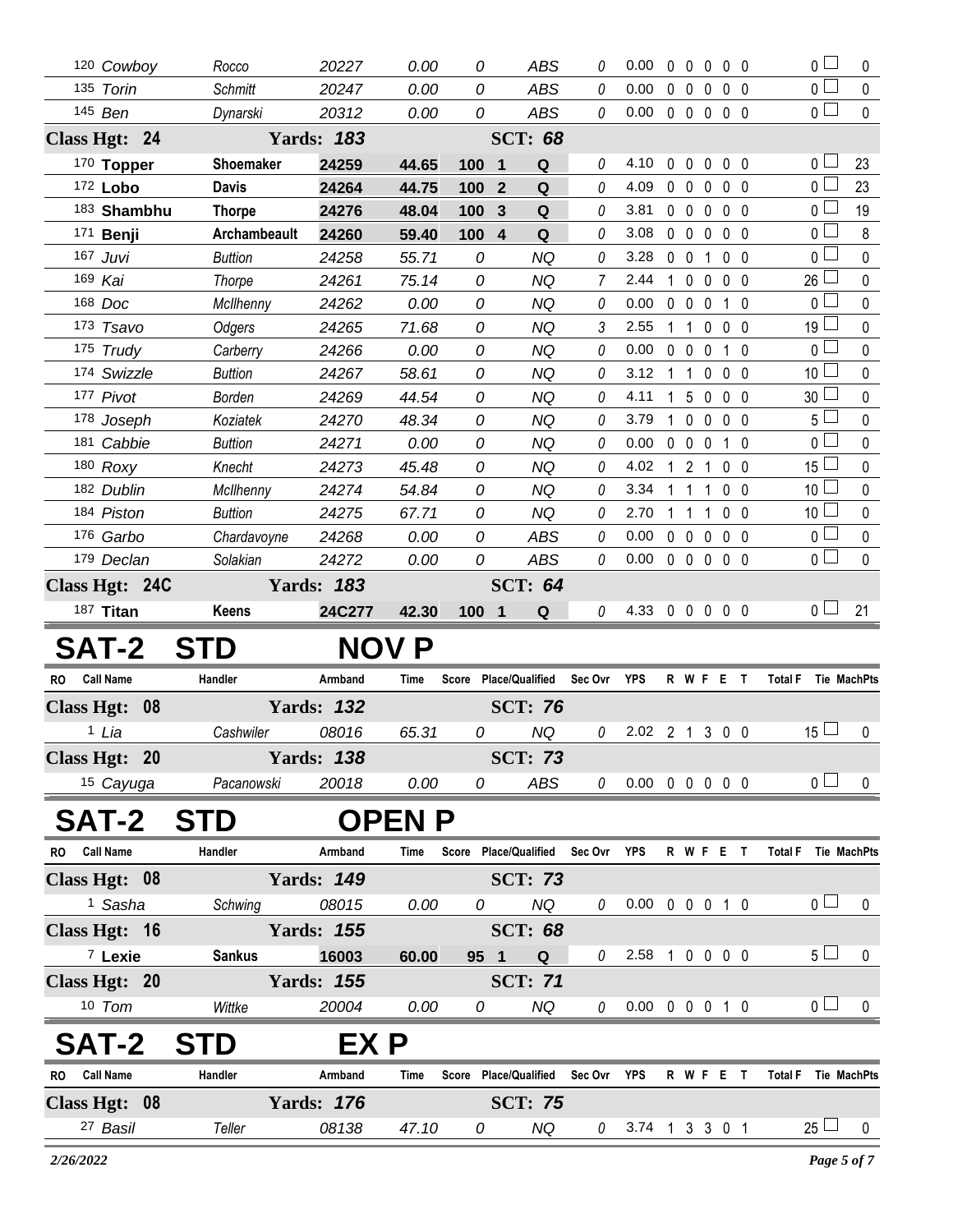| <b>Class Hgt:</b> | 16                         |                       | <b>Yards: 183</b> |       |                  |                         | <b>SCT: 69</b>        |         |                |                |                                |                   |                |                               |              |
|-------------------|----------------------------|-----------------------|-------------------|-------|------------------|-------------------------|-----------------------|---------|----------------|----------------|--------------------------------|-------------------|----------------|-------------------------------|--------------|
|                   | 92 Mia                     | Kline                 | 16283             | 0.00  | 0                |                         | <b>ABS</b>            | 0       | 0.00           |                | 00000                          |                   |                | 0 <sub>1</sub>                | $\mathbf 0$  |
|                   | Class Hgt: 20              |                       | <b>Yards: 183</b> |       |                  |                         | <b>SCT: 73</b>        |         |                |                |                                |                   |                |                               |              |
|                   | 165 Oshie                  | Mangels               | 20288             | 73.49 | 0                |                         | <b>NQ</b>             | 0       | 2.49           |                | $2\quad0$<br>$\mathbf 0$       |                   | $0\quad 0$     | 10 <sup>1</sup>               | 0            |
|                   | 166 Tessa                  | <b>Bruder</b>         | 20289             | 58.87 | 0                |                         | <b>NQ</b>             | 0       | 3.11           |                | $1 \quad 1 \quad 1$            |                   | 0 <sub>0</sub> | 10 <sup>1</sup>               | $\mathbf 0$  |
|                   | <b>SAT-2</b><br><b>STD</b> |                       |                   | MAS P |                  |                         |                       |         |                |                |                                |                   |                |                               |              |
| RO.               | <b>Call Name</b>           | Handler               | Armband           | Time  |                  |                         | Score Place/Qualified | Sec Ovr | YPS            |                | R W F E T                      |                   |                | <b>Total F</b><br>Tie MachPts |              |
|                   | Class Hgt: 04              |                       | <b>Yards: 176</b> |       |                  |                         | <b>SCT: 80</b>        |         |                |                |                                |                   |                |                               |              |
|                   | 3 Mo                       | Krivanich             | 04058             | 49.77 | 100              | $\overline{\mathbf{1}}$ | Q                     | 0       | 3.54           | 0              | 0<br>0                         |                   | $0\quad 0$     | 0 <sub>0</sub>                | 30           |
|                   | <sup>4</sup> Zee           | <b>Moyer</b>          | 04061             | 57.76 | 100 2            |                         | Q                     | 0       | 3.05           | 0              | $\overline{0}$<br>$\mathbf 0$  |                   | 0 <sub>0</sub> | $\overline{0}$ $\Box$         | 22           |
|                   | <sup>2</sup> Carly Rae     | Shepter-Garges        | 04057             | 50.84 | 0                |                         | <b>NQ</b>             | 0       | 3.46           | 0              | $\overline{1}$<br>0            |                   | 0 <sub>0</sub> | $5\Box$                       | $\mathbf{0}$ |
|                   | 1 Jasmine                  | <b>Scheiner</b>       | 04060             | 74.78 | 0                |                         | <b>NQ</b>             | 0       | 2.35           |                | $3 \quad 2 \quad 2$            |                   | $0\quad 0$     | $25\Box$                      | $\pmb{0}$    |
|                   | 5 Kendall                  | Scheiner              | 04062             | 94.55 | 0                |                         | <b>NQ</b>             | 14      | 1.86           |                | 421                            |                   | $0\quad 0$     | $72 \Box$                     | $\mathbf 0$  |
|                   | Class Hgt: 08              |                       | <b>Yards: 176</b> |       |                  |                         | <b>SCT: 75</b>        |         |                |                |                                |                   |                |                               |              |
|                   | $21$ Jeter                 | Logan                 | 08068             | 43.87 | 100              | 1                       | Q                     | 0       | 4.01           | $\mathbf{0}$   | $\mathbf 0$<br>0               |                   | 0 <sub>0</sub> | $\overline{0}$                | 31           |
|                   | 18 Aeryn                   | <b>Midura</b>         | 08064             | 44.59 | 100              | $\overline{2}$          | Q                     | 0       | 3.95           |                | $0\quad 0$<br>$\mathbf{0}$     |                   | 0 <sub>0</sub> | $\overline{0}$                | 30           |
|                   | <sup>17</sup> Dillon       | Gurney                | 08063             | 47.04 | 100              | 3                       | $\mathbf Q$           | 0       | 3.74           |                | $0\quad 0$<br>0                |                   | $0\quad 0$     | $\overline{0}$                | 27           |
|                   | <sup>19</sup> Madyson      | <b>Rissmiller</b>     | 08066             | 54.93 | 100              | $\overline{4}$          | Q                     | 0       | 3.20           |                | $0\quad 0$<br>0                |                   | 0 <sub>0</sub> | 0 <sub>0</sub>                | 20           |
|                   | 22 Heyu                    | Marshall              | 08069             | 64.43 | 0                |                         | <b>NQ</b>             | 0       | 2.73           | 1              | $\overline{1}$<br>0            |                   | 0 <sub>0</sub> | 10 <sup>2</sup>               | $\mathbf{0}$ |
|                   | 23 Tarlton                 | Paull                 | 08070             | 64.23 | 0                |                         | <b>NQ</b>             | 0       | 2.74           | 0 <sub>1</sub> | $\mathbf 0$                    |                   | 0 <sub>0</sub> | $5\Box$                       | $\mathbf 0$  |
|                   | 24 Sully                   | MacLeod               | 08073             | 52.87 | 0                |                         | <b>NQ</b>             | 0       | 3.33           | $\mathbf 0$    | $\overline{1}$<br>0            |                   | 0 <sub>0</sub> | $5 \Box$                      | $\mathbf 0$  |
|                   | 25 Cruise                  | Prekop                | 08074             | 44.79 | 0                |                         | <b>NQ</b>             | 0       | 3.93           | $1\quad1$      | 0                              |                   | $0\quad 0$     | 10 <sup>1</sup>               | $\mathbf 0$  |
|                   | <sup>20</sup> Bryce        | Hunter                | 08067             | 0.00  | 0                |                         | <b>ABS</b>            | 0       | 0.00           |                | $0\quad 0$<br>$\mathbf 0$      |                   | 0 <sub>0</sub> | $0\square$                    | $\pmb{0}$    |
|                   | 26 Kuma                    | Kato                  | 08076             | 0.00  | 0                |                         | <b>ABS</b>            | 0       | 0.00           |                | $0\quad 0$<br>$\mathbf 0$      |                   | $0\quad 0$     | $\overline{0}$ $\Box$         | 0            |
|                   | Class Hgt: 12              |                       | <b>Yards: 180</b> |       |                  |                         | <b>SCT: 73</b>        |         |                |                |                                |                   |                |                               |              |
|                   | 46 Adele                   | Ellwanger             | 12086             | 0.00  | 0                |                         | AIS                   | 0       | 0.00           | $\mathbf{0}$   | $\mathbf 0$<br>$\mathbf{0}$    |                   | 0 <sub>0</sub> | $\overline{0}$                | 0            |
|                   | 42 Lira                    | <b>Schachte</b>       | 12079             | 39.22 | 100              | $\mathbf 1$             | $\mathbf Q$           | 0       | 4.59           |                | 0 <sub>0</sub><br>$\mathbf{0}$ |                   | $0\quad 0$     | $0-$                          | 33           |
|                   | 44 Zephyr                  | <b>Evans</b>          | 12083             | 47.42 | 100 2            |                         | $\mathbf Q$           | 0       | 3.80           | $\mathbf 0$    | $\mathbf 0$<br>$\mathbf 0$     | $\mathbf{0}$      | 0              | $\overline{0}$                | 25           |
|                   | 43 Joey                    | Albrizio              | 12080             | 45.60 | 0                |                         | NQ                    | 0       | 3.95           |                | 1 0 0 0 0                      |                   |                | 5 <sub>1</sub>                | $\mathbf{0}$ |
|                   | 45 Mica                    | <b>Brown</b>          | 12085             | 67.63 | 0                |                         | NQ                    | 0       | 2.66 1 2 0 0 0 |                |                                |                   |                | $15 \Box$                     | $\pmb{0}$    |
|                   | Class Hgt: 16              |                       | <b>Yards: 183</b> |       |                  |                         | <b>SCT: 69</b>        |         |                |                |                                |                   |                |                               |              |
|                   | 84 Lark                    | <b>Mandich-Steige</b> | 16100             | 48.89 | 100 1            |                         | Q                     | 0       | 3.74           |                | $0\quad 0$                     | $0\quad 0\quad 0$ |                | 0 <sub>0</sub>                | 20           |
|                   | 88 Mackenzie               | <b>Sullivan</b>       | 16106             | 50.26 | 100 <sub>2</sub> |                         | $\mathbf Q$           | 0       | 3.64           |                | $0\quad 0$<br>$\mathbf 0$      |                   | $0\quad 0$     | 0 <sup>1</sup>                | 18           |
|                   | 83 Greta                   | Smith                 | 16099             | 50.51 | 100              | $\mathbf{3}$            | Q                     | 0       | 3.62           |                | $0\quad 0$<br>$\mathbf 0$      |                   | $0\quad 0$     | 0 L                           | 18           |
|                   | 80 Connor                  | Hall                  | 16092             | 52.28 | 100 4            |                         | $\mathbf Q$           | 0       | 3.50           |                | $0\quad 0$<br>$\mathbf 0$      |                   | $0\quad 0$     | 0 <sup>1</sup>                | 16           |
|                   | 87 Foster                  | <b>Ulrichsen</b>      | 16105             | 55.81 | 100              |                         | Q                     | 0       | 3.28           |                | $0\quad 0$<br>$\mathbf 0$      |                   | 0 <sub>0</sub> | 0 <sup>L</sup>                | 13           |
|                   | 85 Fuzzle Wuzzle Diaz      |                       | 16101             | 62.58 | 100              |                         | $\mathbf Q$           | 0       | 2.92           |                | $0\quad 0$<br>$\mathbf 0$      |                   | $0\quad 0$     | $0^{\square}$                 | 6            |
|                   | 77 Dino                    | Grasso                | 16088             | 57.64 | 0                |                         | <b>NQ</b>             | 0       | 3.17           |                | $121$                          |                   | $0\quad 0$     | 15 <sup>1</sup>               | 0            |
|                   | 78 Maven                   | Rhyshek               | 16089             | 0.00  | 0                |                         | <b>NQ</b>             | 0       | 0.00           |                | $0\quad 0$<br>$\mathbf 0$      |                   | $1\quad0$      | 0 <sup>1</sup>                | 0            |
|                   | 74 Fiasco                  | Thompson              | 16090             | 0.00  | 0                |                         | NQ                    | 0       | 0.00           |                | $0\quad 0$<br>$\mathbf 0$      |                   | 1 0            | 0 <sub>0</sub>                | 0            |
|                   | 79 Harbor                  | Nydam                 | 16091             | 60.24 | 0                |                         | NQ                    | 0       | 3.04           |                | 2 <sub>1</sub>                 | 200               |                | $15 -$                        | 0            |
|                   | 81 Rosy                    | Halperin              | 16093             | 41.82 | 0                |                         | NQ                    | 0       | 4.38           | 0 <sub>1</sub> | $\mathbf 0$                    |                   | 0 <sub>0</sub> | 5 <sup>1</sup>                | 0            |
|                   | 75 Pizzazz                 | Thompson              | 16096             | 57.62 | 0                |                         | NQ                    | 0       | 3.18           |                | 121                            |                   | $0\quad 0$     | $15\perp$                     | $\pmb{0}$    |
|                   | 82 Zam                     | Staivecki             | 16098             | 0.00  | 0                |                         | <b>NQ</b>             | 0       | 0.00 0 0 0 1 0 |                |                                |                   |                | 0 <sub>0</sub>                | $\pmb{0}$    |